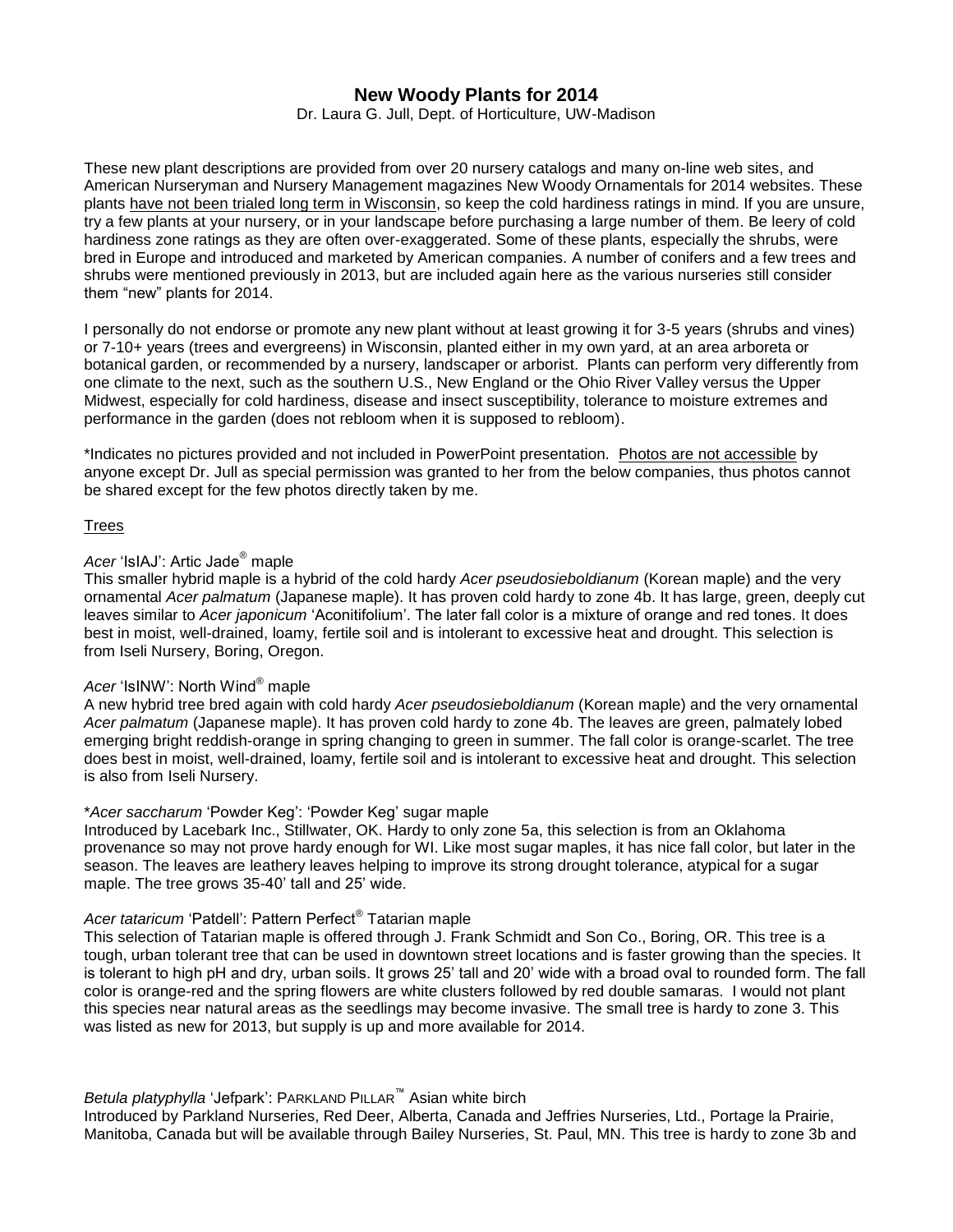has dense, narrow upright form growing 40' tall and only 6-7' wide. The fall color is golden with white bark. Unfortunately, like most white bark birches, it is susceptible to bronze birch borer when drought or heat stressed.

## *Carpinus betulus* 'JFS-KW1CB': EMERALD AVENUE® European hornbeam

Introduced by J. Frank Schmidt & Son Co., Boring, OR. This hornbeam is hardy to zone 5a and has a strong trunk with a dominant central leader and sturdy branching. The leaves are deep green and corrugated providing a unique texture. The fall color is yellow. This hornbeam is quite durable and much more heat tolerant than species or other cultivars. It has a broadly pyramidal to ovate form growing 40' tall and 28' wide.

### \**Cercidiphyllum japonicum* 'Hanna's Heart': 'Hanna's Heart' katsuratree

Introduced by Biringer Nursery, Mt. Vernon, WA. This new katsuratree is hardy to zone 4 growing much smaller than the species at only 25' tall and 12' wide. It is resistant to sunburn with the same bright yellow fall color as the species. Fallen leaves from this species smell like cotton candy. This new selection is slower growing with a tight crown of leaves but less twig dieback. Katsuratree requires a moist, well-drained soil as is wilts easily during a drought.

### \**Cercis canadensis* 'Alley Cat': 'Alley Cat' eastern redbud

Discovered by Allen Bush, introduced by Hidden Hollow Nursery LLC, Belvidere, TN. This redbud is hardy to zone 5b so I am unsure of how it will perform in WI. It has large, variegated leaves with green and white splotches, better than other variegated cultivars. It does not exhibit small, twiggy growth like other cultivars and the leaves do not burn or fade in sun. 'Alley Cat' eastern redbud grows 20' tall, 30' wide.

# *Magnolia stellata* 'Centennial Blush': FIRST EDITIONS® 'Centennial Blush' star magnolia

Bred by Michael Dirr and offered through Bailey Nurseries, St. Paul, MN, this new star magnolia is hardy to zone 4b. The pink buds open to fragrant, pale pink flowers in early spring and bloom prolifically with flower buds formed at almost every node. The fall color is yellow to bronze. The tree form is upright to oval and grows 12-18' tall, 10- 15' wide.

# *Malus* × *adstringens* 'Durleo': FIRST EDITIONS® GLADIATOR™ flowering crabapple

Introduced by Bailey Nurseries, St. Paul, MN. This new crabapple is hardy to zone 3b with bright pink flowers in spring and glossy, bronze-purple leaves in summer. The fruit is small, reddish-purple, tightly grouped on upright branches. This tree has an upright form and grows 20' tall and only 9' wide with good drought tolerance and disease resistance.

## *Parrotia persica* 'JLColumnar': Persian Spire™ parrotia

This new selection of Persian Parrotia was discovered by John Lewis of JLPN in Salem, OR and is introduced through J. Frank Schmidt and Son Co. Unlike the species, this cultivar has a strong columnar to upright oval form growing 25' tall and only 10' wide at maturity. The tree has smaller leaves and finer branching compared to the species. The foliage is bright green with purple tinged margins in late summer. The entire leaf turns a kaleidoscope of orange, red, yellow and burgundy in late fall. The flowers are composed of red stamens before the leaves in spring. As Parrotia ages, it develops exfoliating, mottled bark. The species has withstood the heat and summer dryness better than expected last year. It is hardy to zone 5a and has a fast growth rate.

### *Platanus occidentalis* 'Grenickel': SILVERWOOD™ American sycamore

Introduced by GARDEN DEBUT® sold by Greenleaf Nursery Co., Park Hill, OK. This new selection of our native American sycamore is hardy to zone 4b, is fast growing tree when young and maintains showy, white bark all the way from the top of the tree to the base of the trunk. It grows quite large at 75-100' tall and wide with good branching. It may be susceptible to anthracnose and powdery mildew as it has not been trialed here yet.

## *Pyrus* 'NCPX1': Javelin™ pear

This ornamental pear has one of the tightest and most columnar to fastigiate habits of any ornamental pear. The tree does not broaden with age. New leaves are purple in spring maturing to bronze-green in summer. It is fireblight resistant unlike most ornamental pears. It grows 35' tall and 10' wide at maturity. The fall leaf color is purple to maroon and the flowers are pink in bud opening up to white flowers. The plant is possibly hardy to zone 5b, but I have not seen it trialed here in Wisconsin so I am unsure about the hardiness. I also am not sure how the tree would stand up to our Wisconsin snow load on branches. This pear was bred at North Carolina State University by Dr. Tom Ranney and is released through J. Frank Schmidt and Son Co.

Shrubs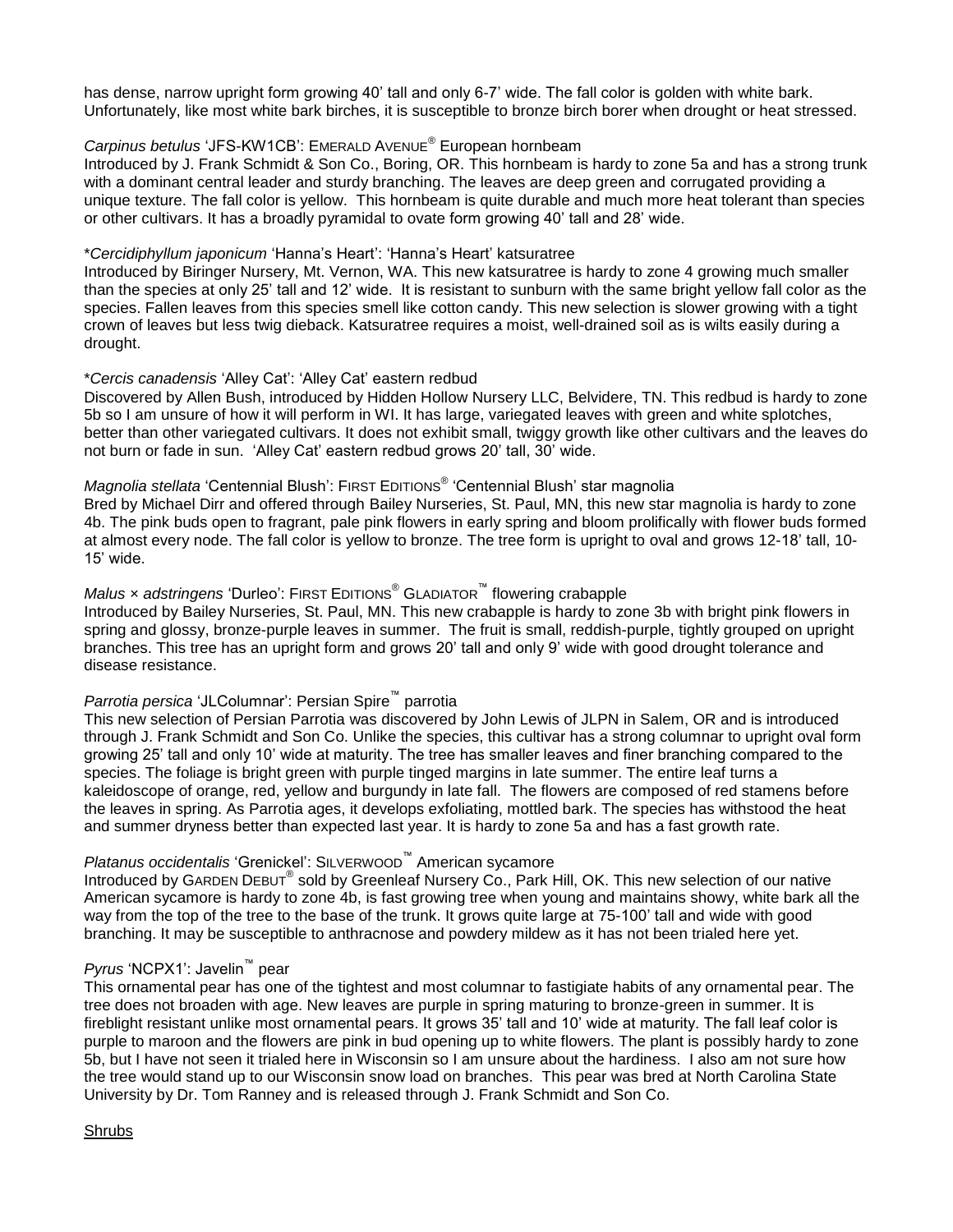*Berberis thunbergii* 'BailErin': FIRST EDITIONS® LIMONCELLO™ Japanese barberry Introduced by Bailey Nurseries, St. Paul, MN. Hardy to zone 4a, tidy, round mounded form, chartreuse leaves with irregular, red dotted margins, fall color is orange, yellow and red, 3-4' tall and wide, deer resistant

## *Buddleia* 'Bosblink': BLAZE PINK™ butterfly bush

Introduced by BALL ORNAMENTALS<sup>®</sup>, West Chicago, IL. Hardy to zone 5b, dieback shrub, purplish-pink, smaller flower panicles against silvery leaves, blooms summer to fall, 4' tall, 6' wide, attracts hummingbirds and butterflies

## *Buddleia* 'Boscranz': CRANRAZZ™ butterfly bush

Introduced by BALL ORNAMENTALS®, West Chicago, IL. Hardy to zone 5b, dieback shrub, very large, 8" long panicles of cranberry-red flowers from summer to fall, free flowering, 5-6' tall, 4-5' wide, heat tolerant, attracts hummingbirds and butterflies

## *Buddleia* 'Bostulu': TRUE BLUE™ butterfly bush

Introduced by BALL ORNAMENTALS<sup>®</sup>, West Chicago, IL. Hardy to zone 5b, dieback shrub, large, blue flowers with silvery-gray leaves, good rebloomer, low seed set, 4' tall and 6' wide, attracts hummingbirds and butterflies

## *Buddleia* 'Bosyew': YETI WHITE™ butterfly bush

Introduced by BALL ORNAMENTALS®, West Chicago, IL. Hardy to zone 5b, dieback shrub, wide, white flower panicles from summer to fall, 4' tall, 6' wide, attracts hummingbirds and butterflies

# Buddleia 'Blue Chip Jr.': Lo & BEHOLD<sup>®</sup> 'Blue Chip Jr.' butterfly bush

Introduced by PROVEN WINNERS® COLORCHOICE<sup>®</sup> offered through Spring Meadow Nursery, Grand Haven, MI bred by Dr. Dennis Werner of N.C. State University. Hardy to zone 5b, dieback shrub, smaller, compact, less brittle than 'Blue Chip', silver green leaves, 20-28" tall and wide, bluish-purple flowers from mid to late summer into fall, attracts hummingbirds and butterflies, seedless, not invasive

# *Buddleia* 'Pink Micro Chip': LO & BEHOLD® 'Pink Micro Chip' butterfly bush

Introduced by PROVEN WINNERS® COLORCHOICE® offered through Spring Meadow Nursery, Grand Haven, MI bred by Dr. Dennis Werner of N.C. State University. Hardy to zone 5b, dieback shrub, smaller plant and flowers, medium pink flowers from mid to late summer into fall that resemble salvia flowers, attracts hummingbirds and butterflies, seedless, not invasive, 1 ½-2' tall and wide

# *\*Buddleia* 'Grefoj': FOURTH OF JULY™ butterfly bush

Offered through GARDEN DEBUT® sold by Greenleaf Nursery Co., Park Hill, OK. A unique butterfly bush as there are three different cultivars grafted onto one plant. Flowers are bright pink, purple and white, 5' tall and 6' wide, attracts hummingbirds and butterflies, hardy to zone 5b, dieback shrub

### *Buxus* 'RLH-BI': EMERALD KNOLL® boxwood

Introduced by GARDEN DEBUT® sold by Greenleaf Nursery Co., Park Hill, OK. Hardy to zone 5a, low, mounding to spreading form, emerald green, evergreen leaves, stays green in winter and does not turn brown, pest resistant, 1 ½-2' tall and 3-4' wide, deer resistant

### *Corylus americana* 'Purpleleaf Bailey Select': Bailey Select purpleleaf American hazelnut

Introduced by Bailey Nurseries, St. Paul, MN. Hardy to zone 3a, species native to WI, large, rounded form, 6-8' tall and wide, purplish-green to dark purple leaves in summer turn burgundy in fall, tolerates full sun to partial shade, produces edible nuts in clusters of 2-4

## *Deutzia* 'NCDX2': YUKI CHERRY BLOSSOM™ deutzia

Bred by Dr. Tom Ranney from NCSU and introduced through PROVEN WINNERS® COLORCHOICE® Shrubs offered through Spring Meadow Nursery, Grand Haven, MI. Hardy to zone 5b, light pink flowers instead of white in May, mounding form, burgundy-purple fall color, 1-2' tall and wide, deer resistant

*Deutzia* 'Nikko Blush': 'Nikko Blush' deutzia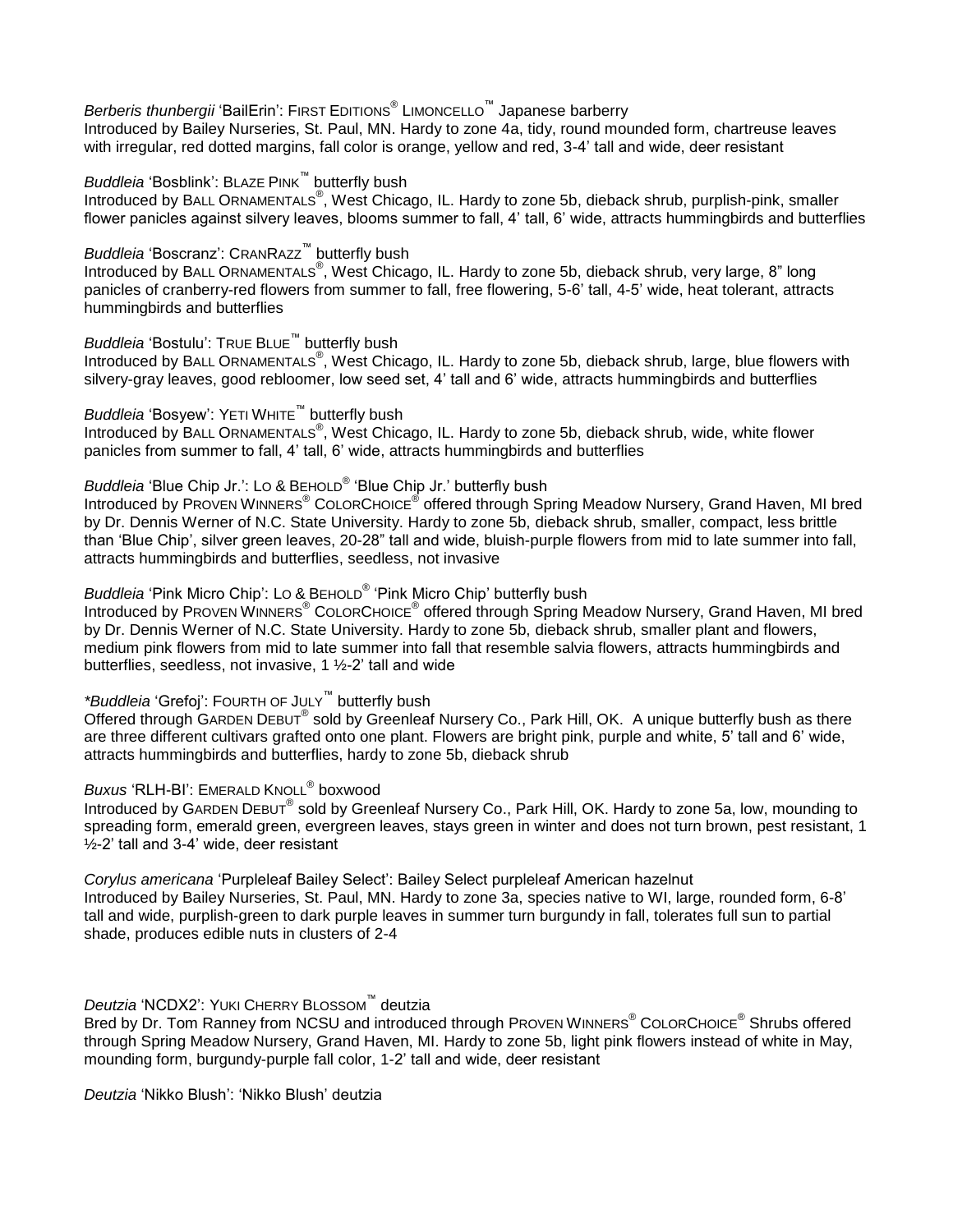Bred at the U.S. National Arboretum in Washington, D.C. and released through Monrovia Nursery, Azusa, CA, soft pink flowers with darker pink stripe on back of petals in spring, compact, mounded shrub, bright green leaves on arching branches, deep burgundy fall color, 3-4' tall, 4-5' wide, deer resistant, hardy to zone 5

*Exochorda* × *macrantha* 'Bailmoon': FIRST EDITIONS® LOTUS MOON™ pearlbush Introduced by Bailey Nurseries, St. Paul, MN. Hardy to zone 4b, white, rounded, pearl-like flower buds open to bright white, five-petaled flowers in early spring, very floriferous, bright green leaves, upright, rounded form, 4-5' tall, 3-4' wide

*Hibiscus syriacus* 'DS01BS': BLUEBERRY SMOOTHIE™ rose-of-Sharon Introduced by GARDEN DEBUT® sold by Greenleaf Nursery Co., Park Hill, OK. Hardy to zone 5b, double, bluishpurple flowers in late summer, 8' tall, 4' wide, upright form

*Hibiscus syriacus* 'DS02SS': STRAWBERRY SMOOTHIE™ rose-of-Sharon Introduced by GARDEN DEBUT® sold by Greenleaf Nursery Co., Park Hill, OK. Hardy to zone 5b, double, light pink flowers in late summer, 8' tall, 4' wide, upright form

*Hibiscus syriacus* 'DS03RS': RASPBERRY SMOOTHIE™ rose-of-Sharon Introduced by GARDEN DEBUT® sold by Greenleaf Nursery Co., Park Hill, OK. Hardy to zone 5b, double, fuchsiaraspberry flowers in late summer, 8' tall, 4' wide, upright form

*Hibiscus syriacus* 'DS04PS': PEPPERMINT SMOOTHIE™ rose-of-Sharon Introduced by GARDEN DEBUT® sold by Greenleaf Nursery Co., Park Hill, OK. Hardy to zone 5b, double, bi-colored flowers of light pink flowers with fuchsia, ruffled edges in late summer, 8' tall, 4' wide, upright form

*Hydrangea arborescens* 'Greannie': LIL' ANNIE™ smooth hydrangea Introduced by GARDEN DEBUT® sold by Greenleaf Nursery Co., Park Hill, OK. Hardy to zone 4a, more flowers and thicker stems than the species, clusters of large, white, mophead flowers in summer, then turning brown, 3-4' tall and wide, rounded, vigorous grower

*Hydrangea arborescens* 'SMNHALR': LIME RICKEY™ smooth hydrangea Introduced by PROVEN WINNERS® COLORCHOICE® Shrubs sold by Spring Meadow Nursery, Grand Haven, MI. Hardy to zone 4a, lime-green, large, mop-head flowers in summer later turning whitish then brown in fall, 3-4' tall and wide, suckering, good cut or dried flower

*Hydrangea macrophylla* 'Grefuglo': FUCHSIA GLOW™ bigleaf hydrangea Introduced by GARDEN DEBUT® sold by Greenleaf Nursery Co., Park Hill, OK. Hardy to zone 5b, good reblooming hydrangea, bright, fuchsia-pink flowers in summer to fall, flowers on old wood, not sure if flowers on new wood, vigorous grower, 4-6' tall and wide

*Hydrangea macrophylla* 'Lindsey Anne': LA DREAMIN' ™ bigleaf hydrangea Introduced by BALL ORNAMENTALS<sup>®</sup>, West Chicago, IL. Hardy to zone 5b, tri-color flowers, pink AND blue color without needing any pH adjustment, reblooms on older wood, not sure if flowers on new wood, 4-5' tall, 6' wide

Hydrangea macrophylla 'Monmar': ENCHANTRESS<sup>®</sup> bigleaf hydrangea Introduced by Monrovia Nursery, Azusa, CA. Hardy to zone 5b, reblooming hydrangea on old and new wood, huge flowers on ruby-black stems are blue or pink depending on soil pH, flowers held upright on strong stems, rounded form, 3-5' tall and wide

*Hydrangea macrophylla* 'PIIHM-II': ENDLESS SUMMER® BLOOMSSTRUCK™ bigleaf hydrangea Introduced by Bailey Nurseries, St. Paul, MN, bred by Dr. Michael Dirr. Hardy to zone 5a, reblooming, large, mophead violet-blue to blue or pink flowers, depending on soil pH in summer through fall, blooms on old and new growth, dark, glossy green leaves, ruby hued stems, burgundy-red fall color, rounded to spreading form 3-4' tall, 4-5' wide, heat tolerant and disease resistant, especially to powdery mildew

*Hydrangea macrophylla* 'SMHMTAU': LET'S DANCE® Blue Jangles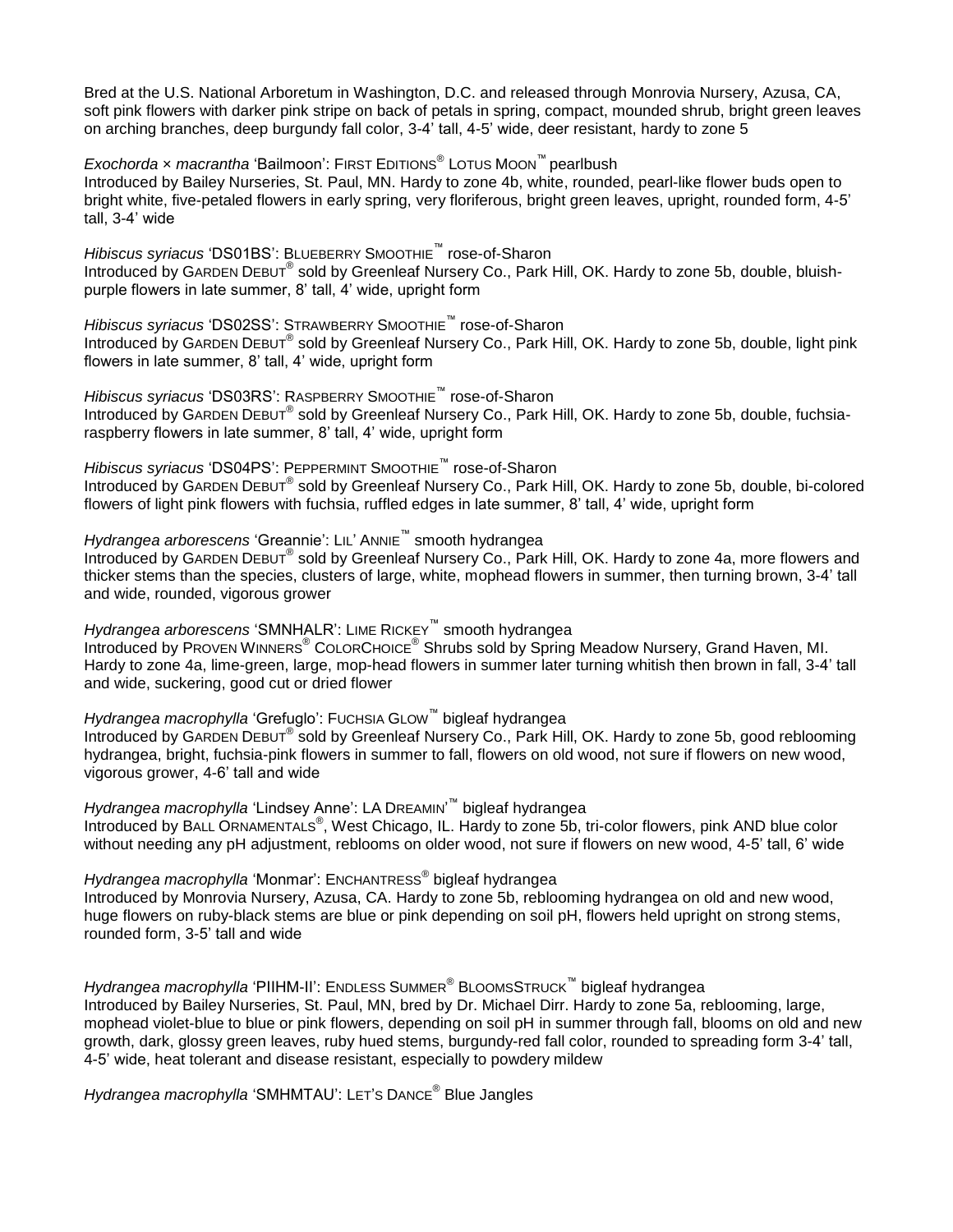Introduced by PROVEN WINNERS® COLORCHOICE® Shrubs sold by Spring Meadow Nursery, Grand Haven, MI. Hardy to zone 5b, compact, 2-3' tall and wide, large, blue or pink flowers reblooming summer to fall, color based on soil pH, blooms on old and new wood

\**Hydrangea macrophylla* 'Wyatt LeFever': DEAR DELORES™ bigleaf hydrangea Introduced by Plant Development Services Inc. and part of the Southern Living<sup>®</sup> Plant Collection and Sunset Western Garden Collection™. Hardy to zone 5b, large blue or pink flowers rebloom summer to fall, fast growth rate, 5' tall and wide

*Hydrangea paniculata* 'Bokraflame': MAGICAL® Candle panicle hydrangea Bred in The Netherlands and introduced by BALL ORNAMENTALS®, West Chicago, IL. Hardy to zone 4a, larger, denser, white flower panicles, stronger stems hold flowers upright, 5-6' tall and wide

*Hydrangea paniculata* 'Grepearlpk': PEARLS N' PINK™ panicle hydrangea Introduced by GARDEN DEBUT® sold by Greenleaf Nursery Co., Park Hill, OK. Hardy to zone 4a, compact shrub, bicolored flowers, smaller, white flowers in early summer quickly turn to pinkish-rose, 4' tall and 3' wide, rounded form

*Hydrangea paniculata* 'Rensun': FIRST EDITIONS® STRAWBERRY SUNDAE® panicle hydrangea Bred in France and introduced into the U.S. by Bailey Nurseries, St. Paul, MN. Hardy to zone 4, compact, smaller version of VANILLA STRAWBERRY® panicle hydrangea, large, full, creamy-white, pyramidal flowers that change to pink then to strawberry-red, 4-5' tall and 3-4' wide, upright form

## *Hydrangea paniculata* 'SMHPZIND': PILLOW TALK™ panicle hydrangea

Offered by Spring Meadow Nursery, Grand Haven, MI. Hardy to zone 4a, large, pyramidal flower clusters starts out green then matures to white, then a light pink blush at base as the summer progresses, sturdy stems hold flowers upright, 6-8' tall and wide, upright form

*Hydrangea quercifolia* 'Munchkin': 'Munchkin' oakleaf hydrangea

Developed by the U.S. National Arboretum and offered through Spring Meadow Nursery, Grand Haven, MI and Bailey Nurseries, St. Paul, MN. Hardy to zone 5b, compact, dense, mounded to rounded form, large, upright, white, cone-shaped flowers in summer and gradually turn pink then brown in fall, mahogany-red fall color, only 3- 4 ½' tall and wide

*Hydrangea quercifolia* 'PIIHQ-I: FIRST EDITIONS® JETSTREAM™ oakleaf hydrangea Bred by Dr. Mike Dirr and released by Bailey Nurseries, St. Paul, MN. Hardy to zone 5b, large, white, coneshaped flowers cover the plant in summer, fading to dark, dusky pink, bright orange-red fall color, exfoliating bark, compact, rounded, 5-6' tall and 4-5' wide, resistant to leaf spot

## *Hypericum* 'PIIHYP-I': FIRST EDITIONS® COBALT-N-GOLD™ St. Johnswort

Bred by Dr. Mike Dirr and released by Bailey Nurseries, St. Paul, MN. Hardy to zone 4b, deep silver-green leaves, bright yellow, ¾" flowers cover the plant in early summer, attracts butterflies, yellow, orange to red fall color, exfoliating bark, compact, mounded, 2-3' tall, 4-5' wide, deer resistant, drought tolerant

*Ilex* × *meserveae* 'Gold Princess': CASTLE GOLD™ blue holly or Meserve holly

Developed by Carroll Nurseries of Cochranton, PA and introduced through PROVEN WINNERS<sup>®</sup> COLORCHOICE<sup>®</sup> Shrubs sold by Spring Meadow Nursery, Grand Haven, MI. Hardy to zone 5b, new growth is bright lime-gold the turns more gold in summer through winter, female, does produce red fruit, needs a male pollinator such as CASTLE WALL™ holly, 5-6' tall and wide, upright form

## *Ilex verticillata* 'NCIV1': LITTLE GOBLIN™ winterberry

Developed by Dr. Tom Ranney at N.C. State University, introduced by Proven WINNERS® COLORCHOICE® Shrubs sold by Spring Meadow Nursery, Grand Haven, MI. Hardy to zone 3b, tetraploid winterberry, large, abundant, red fruit on female plants, dwarf plant, 3-5' tall and wide, mounded form, needs a male pollinator such as MR. POPPINS™ winterberry, species native to WI

*Ilex verticillata* 'Roberta Case': BERRY HEAVY® Gold winterberry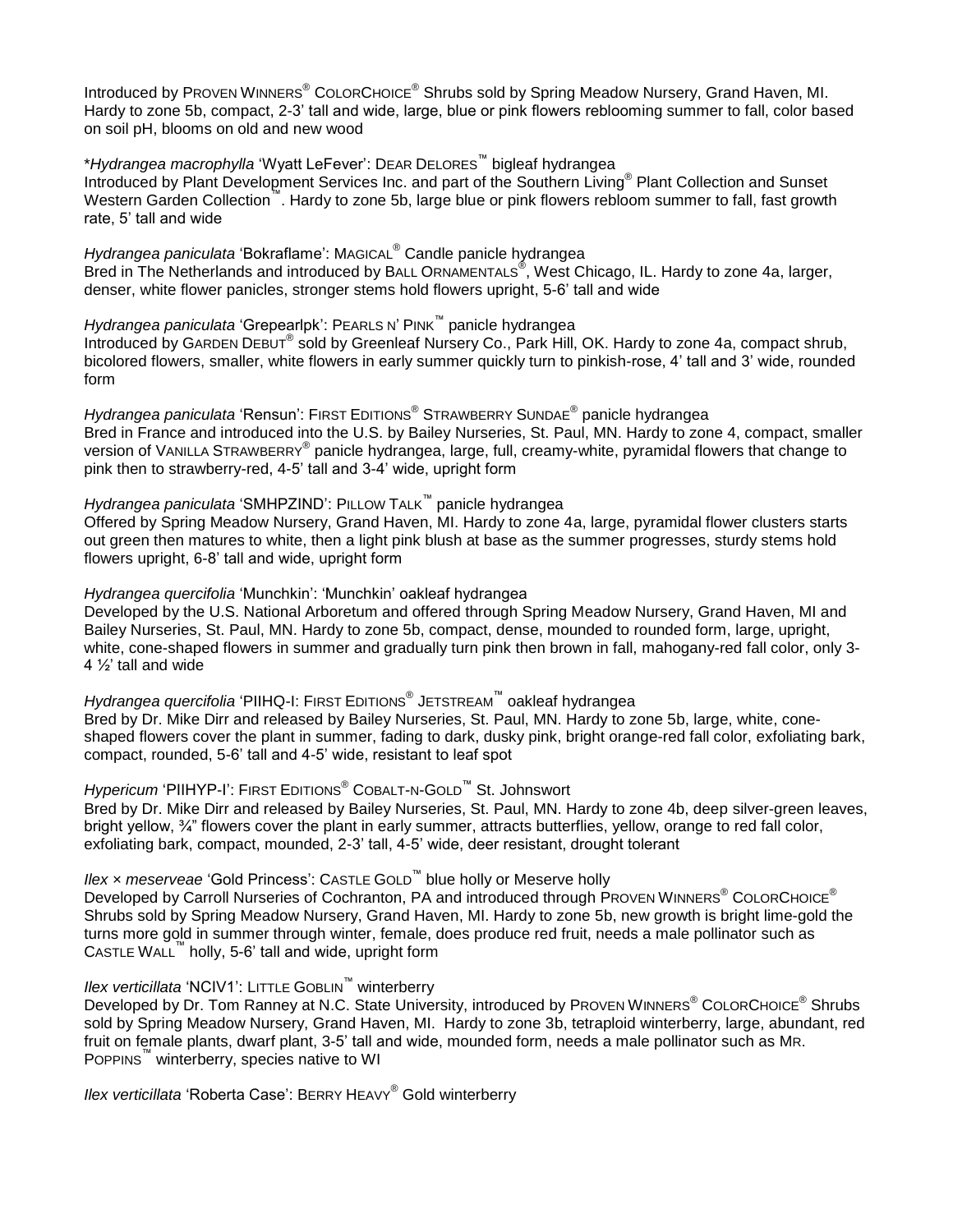Selected by Fred Case of Saginaw, MI and introduced by PROVEN WINNERS® COLORCHOICE® Shrubs and sold by Spring Meadow Nursery, Grand Haven, MI. Hardy to zone 3b, large, bright gold fruit on female plants, 6-9' tall and wide, upright form, needs a male pollinator such as MR. POPPINS™ winterberry, species native to WI

*Lonicera caerulea* 'Blue': SUGAR MOUNTAIN™ 'Blue' honeysuckle or haskap

Bred in the Czech Republic and introduced in the U.S. by PROVEN WINNERS® COLORCHOICE® Shrubs sold by Spring Meadow Nursery, Grand Haven, MI. Hardy to zone 2a, larger, tastier blue fruit, much easier to grow than blueberries, circumpolar native range from Europe, Asia and North America, native to WI but often labeled as *Lonicera villosa* (scientific name confusion). Plant two cultivars to get better fruit yield, but it is self-fertile. All cultivars are 5-6 ½' tall and wide with mounded form. Adaptable to most soils and pH and does not require acid soils like blueberry. White flowers in spring followed by blue, sweet fruit in June. Plant blue honeysuckles in partial sun and out of hot afternoon sun. Fruit is high in antioxidants and Vitamin C. Pick when very ripe and interior of fruit is purplish. Best used in jellies, jams, flavoring ice cream.

*Lonicera caerulea* 'Stimul': SUGAR MOUNTAIN™ BALALAIKA™ honeysuckle; similar to above with abundant, 1" long, blue fruit

*Lonicera caerulea* '54-57': SUGAR MOUNTAIN™ POLAR BEAR™ honeysuckle; similar to above with larger, 1 ½" long fruit and more of them

Lonicera caerulea 'Indigo': S∪GAR MOUNTAIN<sup>™</sup> KALINKA<sup>™</sup> honeysuckle; similar to above with even more fruit, 1" long, blue fruit

## *Physocarpus opulifolius* 'ARTBOE401': RED ROBE™ eastern ninebark

Introduced by Spring Meadow Nursery, Grand Haven, MI. Hardy to zone 3a, yellow-orange new leaves in spring age to burgundy-red as they mature, pinkish-white flowers in late spring, red to burgundy fruit in late summer turning brown in fall, 6-8' tall, 7-9' wide, upright form, species native to WI

## *Rhododendron* 'LAVJ2011': HANDY MAN™ Purple rhododendron

Hybrid rhododendron by Joe Parks, introduced by PROVEN WINNERS® COLORCHOICE® Shrubs and sold by Spring Meadow Nursery, Grand Haven, MI. Hardy to zone 4a and has proven to be hardy in Maine and New Hampshire, rich purple, bell-shaped flowers in large trusses (clusters) in late May, good resistance to Phytophthora root rot, 6- 8' tall and wide, mounded form, heat tolerant

## *Rosa* 'Baileels': EASY ELEGANCE® Head Over Heels rose

Introduced by Bailey Nurseries, St. Paul, MN. Hardy to zone 4b, recurrent blooming shrub rose, 2" diameter, light pink, full, double flowers from June through October, flowers turn lavender when temperatures are cooler, glossy, dark green leaves, shrub rose with upright form, 3' tall,  $2\frac{1}{2}$  wide, supposedly is disease resistant

# *Rosa* 'CA 29-2013': FIRST EDITIONS® Campfire rose

Introduced by Bailey Nurseries, St. Paul, MN. Hardy to zone 3b, everblooming shrub rose, 3 ¼" yellow buds with red tones open to semi-double, yellow flowers edged in deep rosy pink that become more prominent as the flowers mature, glossy, bright green leaves with a hint of red, disease resistant, fewer thorns, 3' tall and wide, upright to rounded form

### *Rosa* 'Meickinava': LOOK-A-LIKES® Bougainfeelya rose

Bred by Meilland International in France and introduced into the U.S. by STAR<sup>®</sup> Roses and Plants, West Grove, PA. Hardy to only to zone 5, cup-like, single, bright, non-fading, deep red flowers in summer through fall that resemble bougainvillea flowers, 4' tall, 3 ½' wide, bushy form, dark green, glossy leaves, good disease resistance

### *Rosa* 'Radtreasure': TAHITIAN TREASURE™ rose

Bred by Bill Radler from Milwaukee, WI and introduced through STAR<sup>®</sup> Roses and Plants, West Grove, PA. This is considered a landscape shrub rose hardy only to zone 5, cup-like, double, salmon-pink to red, slightly fragrant flowers, 5-5 ½' tall and 3' wide, dark green, semi-glossy leaves, good reblooming, disease resistant

*Rosa* 'Meipeporia': OSO EASY® Double Red rose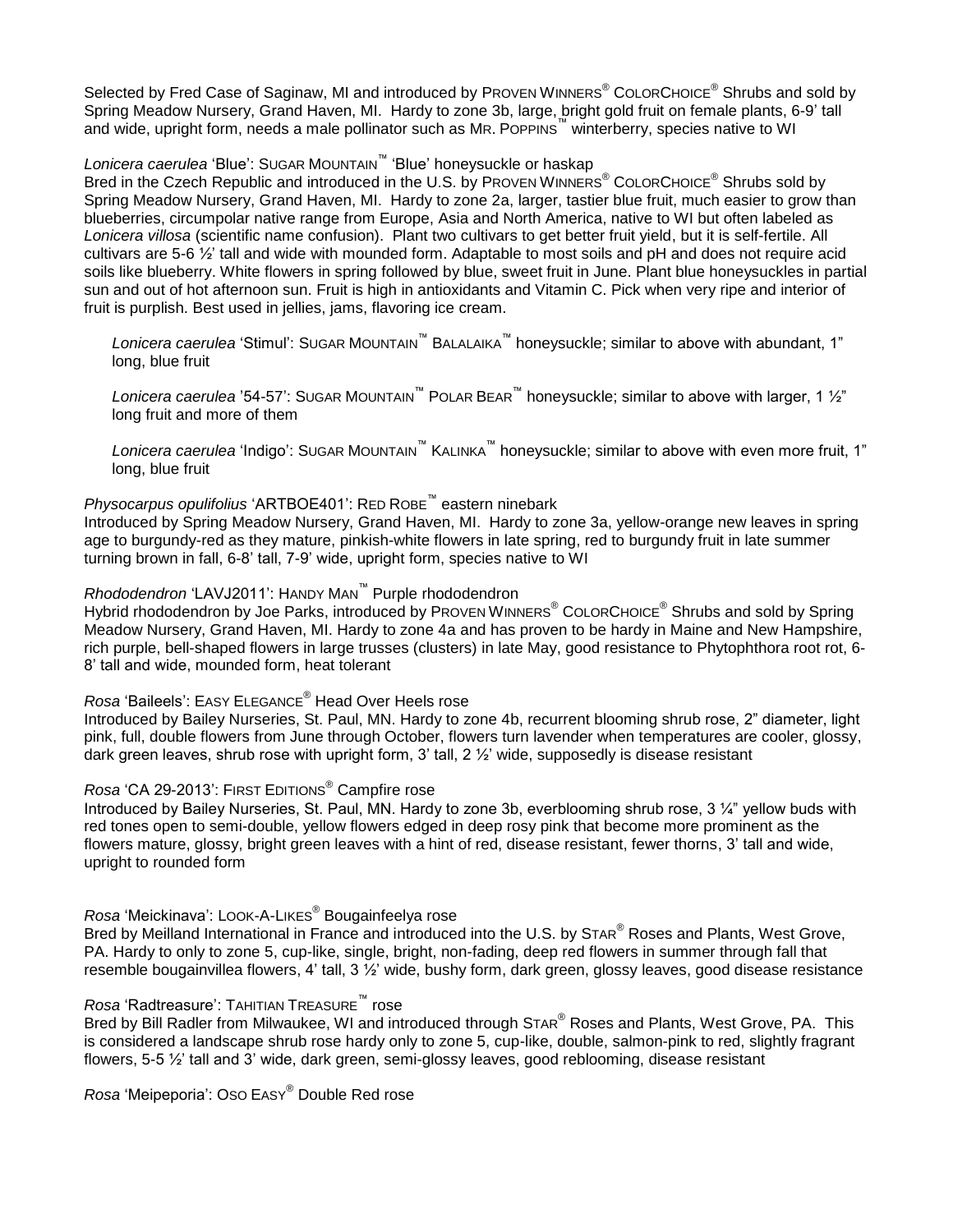Introduced by PROVEN WINNERS® COLORCHOICE® Shrubs sold by Spring Meadow Nursery, Grand Haven, MI. Hardy to zone 5a, abundant, double, bright red flowers with pinkish-orange undertones are produced throughout summer into fall, good disease resistance, 3-4' tall and wide, rounded form

*Sambucus racemosa* 'SMNSRD4': LEMON LACE™ European red elderberry

Introduced by PROVEN WINNERS® COLORCHOICE® Shrubs sold by Spring Meadow Nursery, Grand Haven, MI. Hardy to zone 4a, bright gold new growth, deeply divided leaves, some red in new growth, leaves fade to yellow green in summer, foliage is more deeply cut than 'Sutherland Gold' or BLACK LACE™ elderberries. Compact, irregular mounded form with extremely fine textured leaves, creamy-white spring flowers, red to scarlet fruit in summer, 3-5' tall and wide, burn resistant leaves

*Spiraea media* 'SMSMDPBK': DOUBLE PLAY® BLUE KAZOO™ Russian spirea

Introduced by PROVEN WINNERS® COLORCHOICE® Shrubs sold by Spring Meadow Nursery, Grand Haven, MI. Hardy to zone 4a, blue leaves with hints of burgundy in new growth followed by reddish fall color, large, pure white flowers in late spring, 2-3' tall and wide, mounded form, deer resistant plant

*Spiraea japonica* 'Greredlac': RED LACE™ Japanese spirea

Introduced by GARDEN DEBUT<sup>®</sup> sold by Greenleaf Nursery Co., Park Hill, OK. Sold as *Spiraea x bumalda*, which is incorrect nomenclature. Hardy to zone 4a, dense form, deep pinkish-red flowers contrast with blue-green leaves, 2-3' tall, 4-5' wide, upright form

*Symphoricarpos* × *doorenbosii* 'Kolmgala': FIRST EDITIONS® GALAXY™ snowberry Bred in The Netherlands and offered in the U.S. by Plants Nouveau, Charleston, SC and sold through Bailey Nurseries, St. Paul, MN. Hardy to zone 4, small, white flowers in spring followed by large, white berry clusters that cover the shrub in fall to early winter, arching form due to weight of fruit clusters,  $2 \frac{1}{2}$  -3' tall and wide, upright, rounded form, deer resistant, still susceptible to black fungus on fruit

*Symphoricarpos* × *doorenbosii* 'Kolmava': MAGICAL® AVALANCHE™ snowberry

Bred in The Netherlands and offered through in the U.S. by Plants Nouveau, Charleston, SC and sold through BALL ORNAMENTALS<sup>®</sup>, West Chicago, IL. Hardy to zone 4, all cultivars in series grow 2 ½-3' tall and 3' wide, low growing, selected by HGTV Home Selection. This cultivar has larger, snow-white fruit, still susceptible to black fungus on fruit

Symphoricarpos × *doorenbosii* 'Kolmajo': MAGICAL® JOY™ snowberry Same as above, but this cultivar has white fruit with a rose-pink blush

Symphoricarpos × *doorenbosii* 'Kolmaman': MAGICAL® MANDY™ snowberry Same as above, but this cultivar has white fruit with a pink blush

### *Vitex agnus-castus* 'SMVACBD': BLUE DIDDLEY™ chastetree

Introduced by PROVEN WINNERS® COLORCHOICE® Shrubs sold by Spring Meadow Nursery, Grand Haven, MI. Hardy to zone 5b, dieback shrub that comes back from the ground each year, dwarf form, lavender-blue, spikey flowers in late summer into fall, 3-6' tall and wide, compact, mounded form, heat tolerant and pest resistant

### *Weigela* 'Bokracupur': MAGICAL® Pink weigela

Bred in The Netherlands and introduced into the U.S. by BALL ORNAMENTALS®, West Chicago, IL. Hardy to zone 5a, reblooming weigela, bright dark pink flowers, 4-5' tall and wide, upright form, part of the HGTV Home **Selection** 

*Weigela* 'Bokrarob': MAGICAL® Robin weigela Same as above, reblooming weigela, deep red flowers, only 3' tall and wide, upright, compact form

*Weigela* 'Bokracuwhi': MAGICAL® White weigela

Same as above, reblooming weigela, creamy-white flowers, 4-5' tall and wide, upright form, part of the HGTV Home Selection

*Weigela* 'Novaweifus': RUBY FUSION™ weigela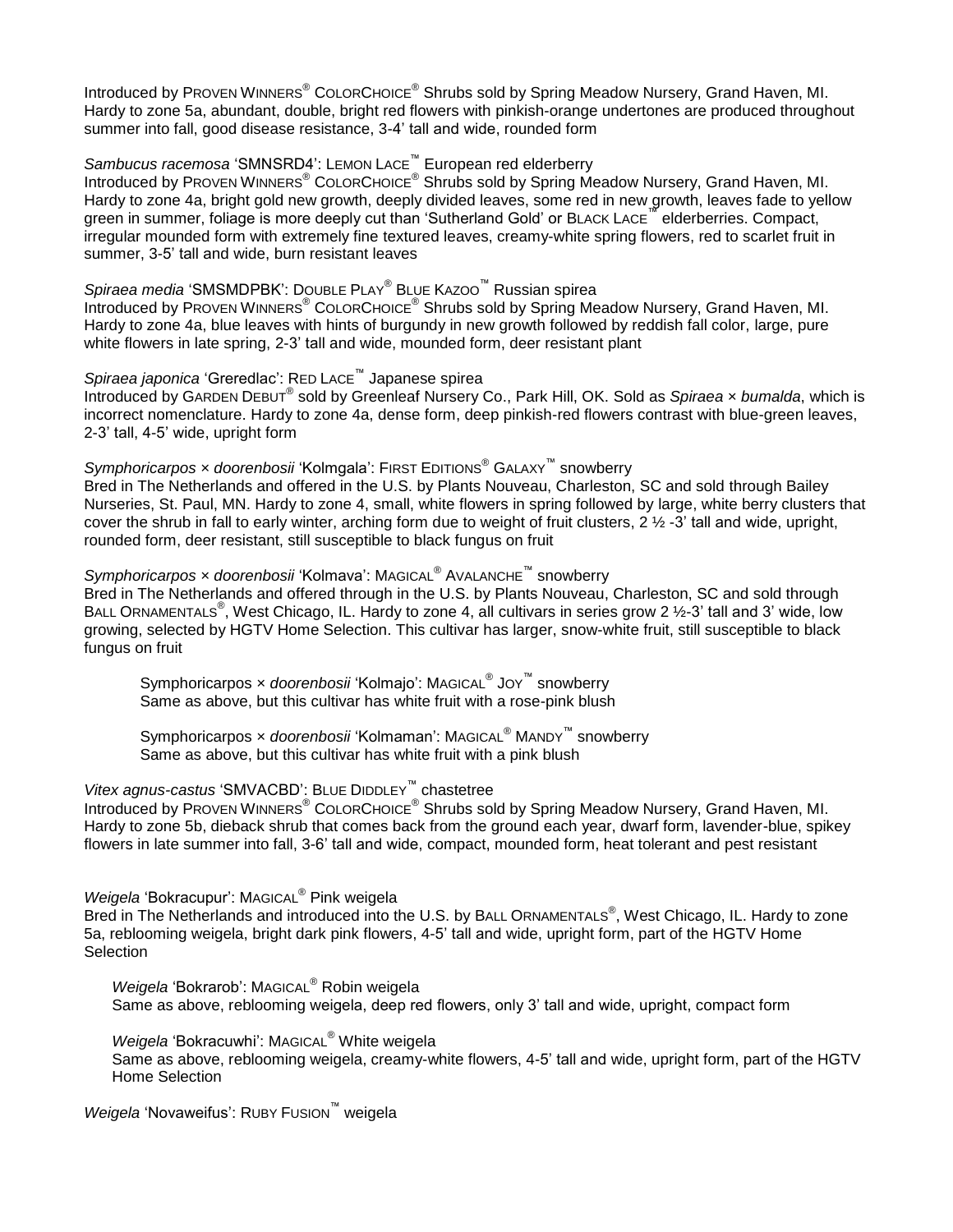Bred by NOVAFLORA $^{\circ\!\!\circ}$ , LLC and introduced by STAR $^{\circ\!\!\circ}$  Roses, West Grove, PA. Hardy to only to zone 5b, similar to 'Rubidor', but is half the size, 3-4' tall and wide, rounded, bushy, compact form, golden yellow foliage with wavy margins edged in red, leaves do not burn in sun, tubular, red flowers in late spring

#### Vines and Groundcovers

*Campsis radicans* 'Gresnbr': SNAZZY BRASS™ trumpet creeper

Introduced by GARDEN DEBUT® sold by Greenleaf Nursery Co., Park Hill, OK. Hardy to zone 4b, vigorous climbing vine, golden-yellow, trumpet-shaped flowers in late summer to early fall, 25-30' tall when supported, attracts hummingbirds

*Clematis* 'Diamond Ball': 'Diamond Ball' clematis

Introduced by PROVEN WINNERS® COLORCHOICE® Shrubs sold by Spring Meadow Nursery, Grand Haven, MI. Hardy to zone 4a, cool whitish-blue flowers are 4-5" rounded to semi-spherical, prolific bloomer on both old and new wood most of summer, 5-6' tall, 2-3' wide, twining vine

### *Clematis* 'Evipo027': BOULEVARD® ABILENE™ clematis

Bred by Ray Evison and introduced to the U.S. by Bailey Nurseries, St. Paul, MN. Hardy to zone 4b, bright, deep pink flowers with yellow anthers, ruffled edges, as flowers fade, a central, darker pink stripe becomes more prominent, blooms early summer and can rebloom in late summer, only 3-4' tall, compact, twining vine, good in containers on a patio

## *Clematis* 'Evipo056': BOULEVARD® Alaina clematis

Same as above, deep, creamy-pink flowers and fade as they mature with a darker pink central stripe in each sepal, yellow anthers, blooms early summer and can rebloom in late summer, only 4-5' tall, compact, twining vine, good in containers on a patio

*Clematis* 'Evipo100(N)': BOULEVARD® CHELSEA™ clematis Same as above, white, ruffled sepals with a slight pink blush, bright yellow stamens, flowers from May to late summer, only 3-4' tall, compact, twining vine, good in containers on a patio

# *Clematis* 'Evipo073': BOULEVARD® The Countess of Wessex clematis

Same as above, pale pink flowers with darker pink stripe on each sepal, frilly edges, anthers are deep red to purple, flowers early summer through late summer, only 4-6' tall, compact, twining vine, good in containers on a patio

## *Clematis* 'Evipo051(N)': BOULEVARD® GISELLE™ clematis

Same as above, deep pink flowers fade to a pale pink with purplish-pink stamens, flowers from June throughout summer, only 3-4' tall, compact, twining vine, good in containers on a patio

## *Clematis* 'Evipo062': BOULEVARD® Zara clematis

Same as above, large, pale blue flowers and yellow stamens, flowers early summer through late summer, only 4-6' tall, compact, twining vine, good in containers on a patio

## *Clematis* 'Evipo011': EMPRESS™ clematis

Bred by Ray Evison and introduced to the U.S. by Bailey Nurseries, St. Paul, MN. Hardy to zone 4b, pink outer sepals are frilly, pompom-like and sits on top of recurved pink petals with each sepal having a dark pink, central stripe, flowers early summer and again in late summer, 6' tall, compact, twining vine, larger than the BOULEVARD® series

## *Clematis* 'Evipo037': KINGFISHER™ clematis

Bred by Ray Evison and introduced to the U.S. by Bailey Nurseries, St. Paul, MN. Hardy to zone 3b, very large, 6- 7" wide, lilac-blue flowers with creamy-yellow anthers, flowers in early summer and again in late summer with smaller flowers, 8-10' tall, large, twining vine, larger than the BOULEVARD® series

### *Clematis* 'Krakowiak': PINK MINK™ clematis

Bred by Szczepan Marczynski of Poland and introduced into the U.S. by PROVEN WINNERS $^{\circledast}$  COLORCHOICE $^{\circledast}$  and sold by Spring Meadow Nursery, Grand Haven, MI. Hardy to zone 4a, easy to grow with lots of flowers, dark pink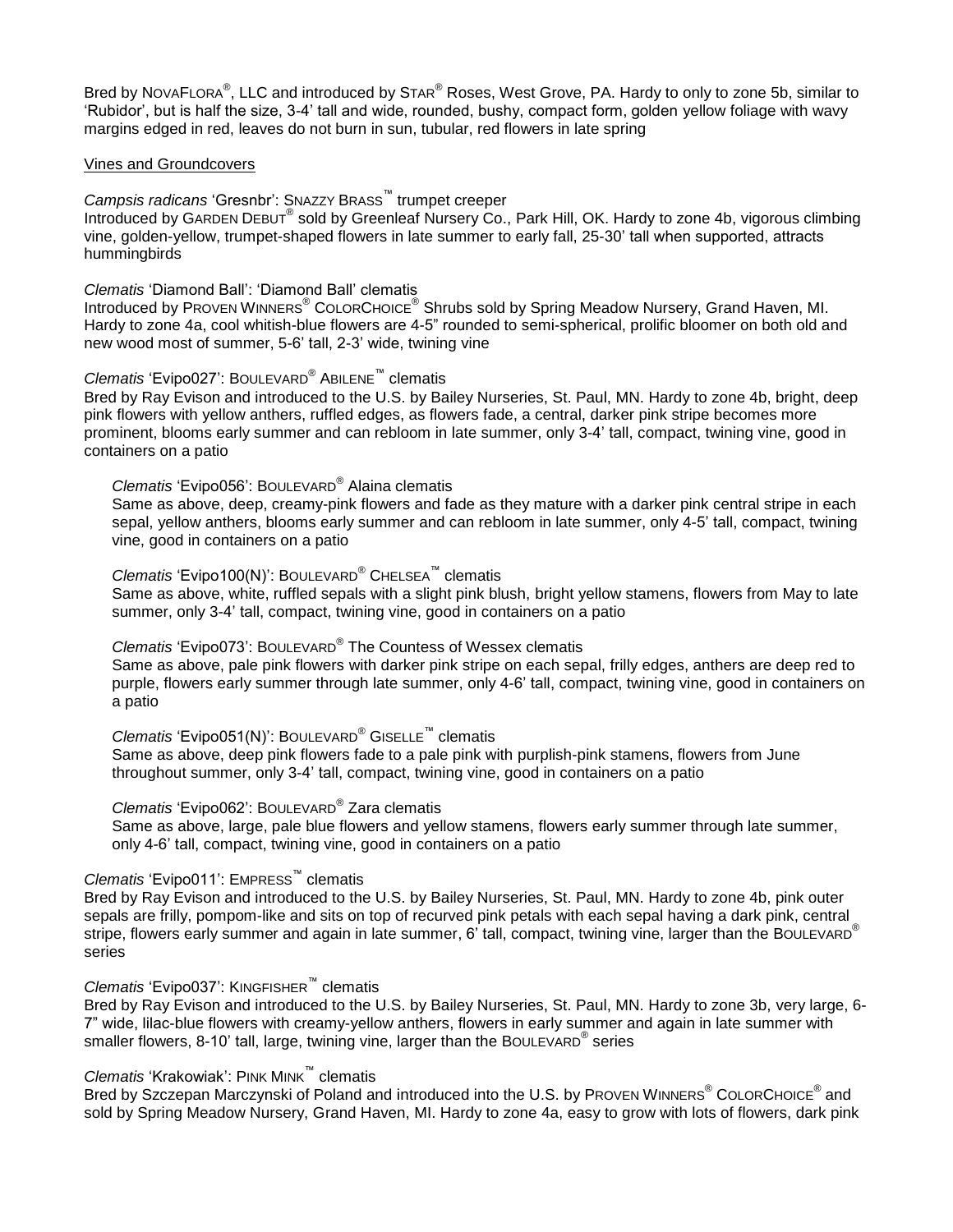flowers with darker pink central stripe, profuse bloomer from early summer to early fall, 9-10' tall, 6-6 ½' wide, large, twining vine

### *Parthenocissus quinquefolia* 'Yellow Wall': 'Yellow Wall' Virginia creeper

Developed by Szczepan Marczynski of Poland and introduced into the U.S. by PROVEN WINNERS<sup>®</sup> COLORCHOICE<sup>®</sup> Shrubs sold by Spring Meadow Nursery, Grand Haven, MI. Hardy to zone 3b, bright gold fall color instead of the usual red fall color, species is native to WI, 20-30' tall and wide, climbing vine, salt tolerant

*Vinca minor* 'DSNH 1205': SILVER & GOLD™ vinca or periwinkle

Introduced by GARDEN DEBUT® sold by Greenleaf Nursery Co., Park Hill, OK. Hardy to zone 5a, variegated green and gold, evergreen leaves, silvery white flowers in early spring, 6-12" tall and 3' wide, slower growing than the species, groundcover, not a vine

#### **Evergreens**

*Abies balsamea* 'Tyler Blue': 'Tyler Blue' balsam fir

This cultivar of our native balsam fir has bluer foliage than the species. Compact form but does grow into a large, broad, pyramidal tree. Typical of balsam fir they are hardy to zone 3a, but require good soil and excellent drainage. This cultivar is released from Iseli Nursery, Boring, Oregon.

*Abies koreana* 'Blauer Eskimo': 'Blauer Eskimo' Korean fir

This new miniature conifer was originally found as a witches broom in Germany and is being offered by Iseli Nursery. The soft, flat needles are gray-green and the buds are resin covered. The needles are spirally arranged on short, light colored stems forming a uniform, tight, globe. This tiny conifer is good for railroad and rock gardens. It is cold hardy to zone 4b.

\**Chamaecyparis pisifera* 'Angel Hair': 'Angel Hair' threadleaf falsecypress

This dwarf falsecypress cultivar has fine textured, thinner, bluer foliage than other cultivars. It is from Hickory Hollow Nursery in southern New York and is offered by Iseli Nursery. It is slower growing and globe shaped. It is hardy to zone 4b.

*Chamaecyparis pisifera* 'Blue Moon': 'Blue Moon' threadleaf falsecypress This is a nice dwarf cultivar. I saw this Iseli Nursery introduction and I love the form and color. It has steel blue, soft, juvenile foliage like 'Boulevard' falsecypress, but the form is rounded to globe-shaped, stiff and tight. It requires very little pruning to maintain the tight ball shape. It is cold hardy to zone 4b.

\**Chamaecyparis pisifera* 'Gold Dust': 'Gold Dust' threadleaf falsecypress Introduced by Forever Green Nursery, Perry, OH. Hardy to zone 4b, low growing, bright gold evergreen foliage, only 8-10" tall and 2' wide

\**Juniperus chinensis* 'Blue Alps': 'Blue Alps' Chinese juniper

This cultivar found by Humphrey Welch is sometimes listed as a cultivar of *Juniperus squamata*. It has broad, upright form growing into a large upright shrub or small tree. It has silver blue leaves with long, thin, arching shoots. It is hardy to zone 4a. This plant is offered by Iseli Nursery.

*Juniperus horizontalis* 'Pancake': 'Pancake' creeping juniper

This new cultivar of our native creeping juniper has feathery, scale-like leaves on a plant that grows flat on the ground, similar to 'Wiltonii' (blue rug juniper), but the foliage is gray-blue to bluish-green turning light purple in winter. It is offered by Iseli Nursery and is hardy to zone 3a. It is drought and salt tolerant, but may be susceptible to Phomopsis tip blight.

*Juniperus* × *pfitzeriana* 'Golden Joy': 'Golden Joy' juniper

Selected by Wiel Linnsen of Holland and introduced into the U.S. by Iseli Nursery, Boring, OR. Hardy to zone 4a, brighter yellow, scale-like foliage throughout the year, not just in spring, does not turn purple or brown in winter, spreading, compact, dwarf conifer, slower growing, 2' tall and 3' wide, released in 2013, but still new to market

*Juniperus virginiana* 'Greguard': GREY GUARDIAN™ eastern red cedar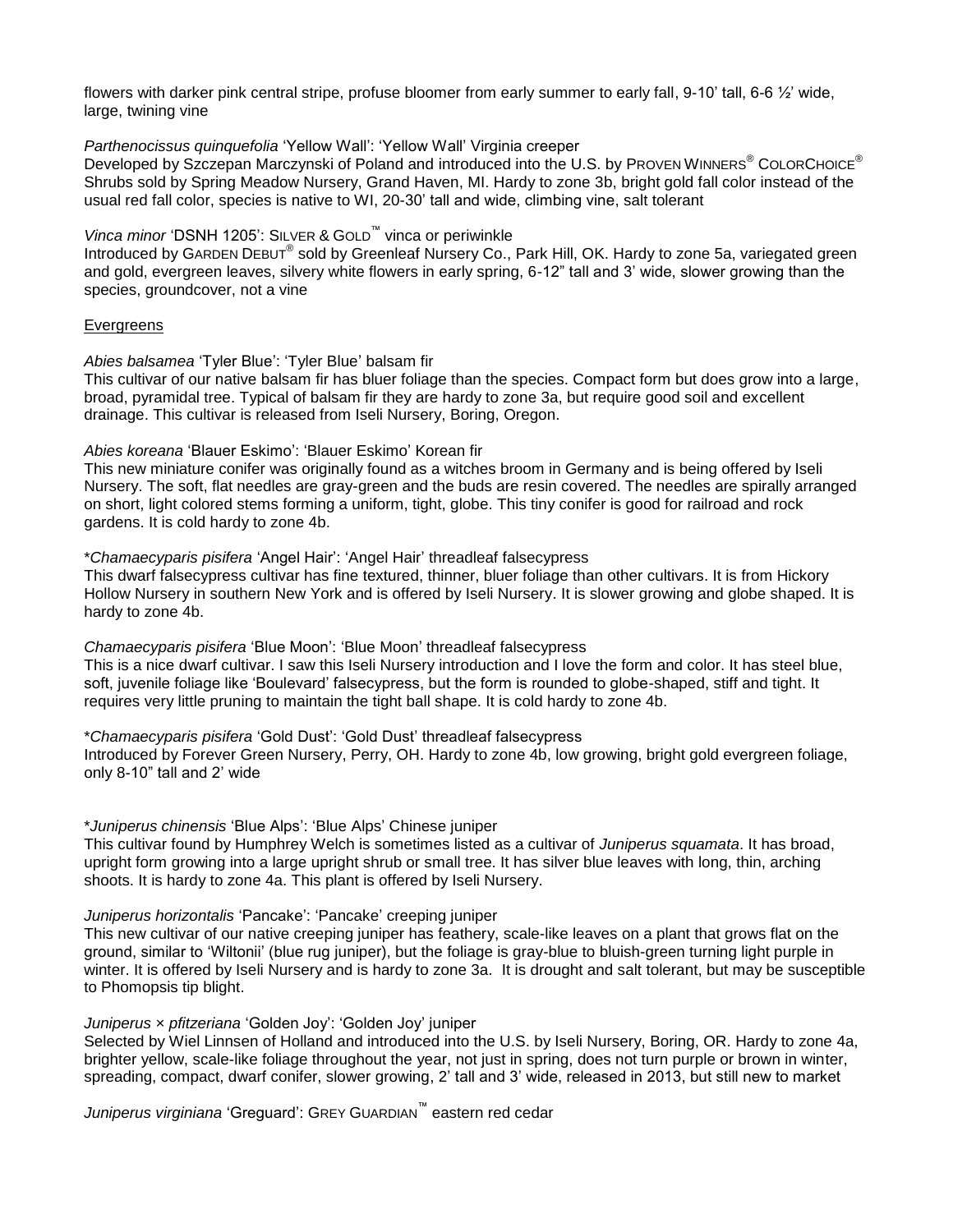Introduced by GARDEN DEBUT $^\circ$  sold by Greenleaf Nursery Co., Park Hill, OK. Hardy to zone 4a, grayish-blue foliage, low spreading form, 2-3' tall and 3-5' wide, tighter growth form and better color than 'Grey Owl' juniper, unsure if it turns brown or purple in winter, species is native to WI

\**Larix laricina* 'Emerald Curtain': 'Emerald Curtain' American larch

This is a new weeping, American larch from Iseli Nursery. The plant can be staked to allow it to weep or left growing on the ground to form a groundcover. This plant is from Memorial University of Newfoundland Botanical Gardens. It is hardy to zone 2a and the species is native to WI

#### \**Picea abies* 'Gudula': 'Gudula' Norway spruce

Iseli Nursery offers this new cultivar from Germany in the U.S. It has a broad, upright but dwarf form. The needles are dark green and short covering shorter branches containing lots of brown buds. The overall look is thick and full, but not too tight. It is hardy to zone 3b.

### *Picea abies* 'Mikulasovice': 'Mikulasovice' Norway spruce

This dwarf, broad upright to irregular formed conifer has unusually long, thick needles. It requires very little pruning and is hardy to zone 3a. It is from Iseli Nursery.

\**Picea abies* 'Rotenhausii': 'Rotenhausii' Norway spruce This large conifer has a narrow form with short, horizontal branches that grow up and outward then weep downward. It is fast growing and hardy to zone 3b. It is from Iseli Nursery.

\**Picea abies* 'Spring Fire': 'Spring Fire' Norway spruce

The new spring growth on this miniature cultivar is bright purple-red that gradually fades to reddish-brown then green. The plant is a result of a witches broom on 'Rubra Spicata' Norway spruce. It is a very tight ball of packed foliage that works well in rock gardens or containers. It is hardy to zone 3b and is from Iseli Nursery.

#### *Picea glauca* 'The Limey': 'The Limey' white spruce

This intermediate-sized conifer is from Memorial University of Newfoundland Botanical Gardens and is offered by Iseli Nursery. The new growth emerges a bright lime green followed by two-toned, short needles turning yellow on top and green on bottom. It is a fast grower with broad, upright form that is open when young becoming fuller with age. It is hardy to zone 2b and the species is native to WI.

### *Picea meyeri*: Meyer spruce

Not a new plant, but now offered in 2014 by Bailey Nurseries, St. Paul, MN. Hardy to zone 4a, short, sharp, bluegreen needles with a dense, pyramidal form, moderate growth rate, tolerant to drought and urban conditions and more disease resistant than Colorado blue spruce

### *Picea pungens* 'Avatar': 'Avatar' Colorado blue spruce

The very blue needles emerge soft powdery blue. The horizontal branches and tree form a broad, upright form. It has a slower growth rate than other cultivars and is hardy to zone 3a. It is from Iseli Nursery.

#### *Picea pungens* 'Zafiro': 'Zafiro' Colorado blue spruce

This dwarf cultivar from Iseli Nursery has bright powder blue needles and slower growth rate forming a rounded to upright form. It is hardy to zone 3a.

#### \**Pinus aristata* 'Horstmann': 'Horstmann' bristlecone pine

Typical of the species, this conifer has short, blue-green needles covered in tiny white resin dots. This dwarf cultivar has more uniform branching than the species with slow growth rate. It does well in dry, rocky soil. It is hardy to zone 4b. It is offered by Iseli Nursery.

#### *Pinus heldreichii* 'Malink': 'Malink' Bosnian pine

The form on this one is very dense and uniform with a broad, upright form and intermediate size. The foliage is very dark green and densely arranged on the branches. It is hardy to zone 5a and is offered by Iseli Nursery. The former scientific name was *Pinus leucodermis*. It is more disease resistant than Austrian pine and is quite drought tolerant.

\**Pinus mugo* 'Wood's Pillar': 'Wood's Pillar' mugo pine